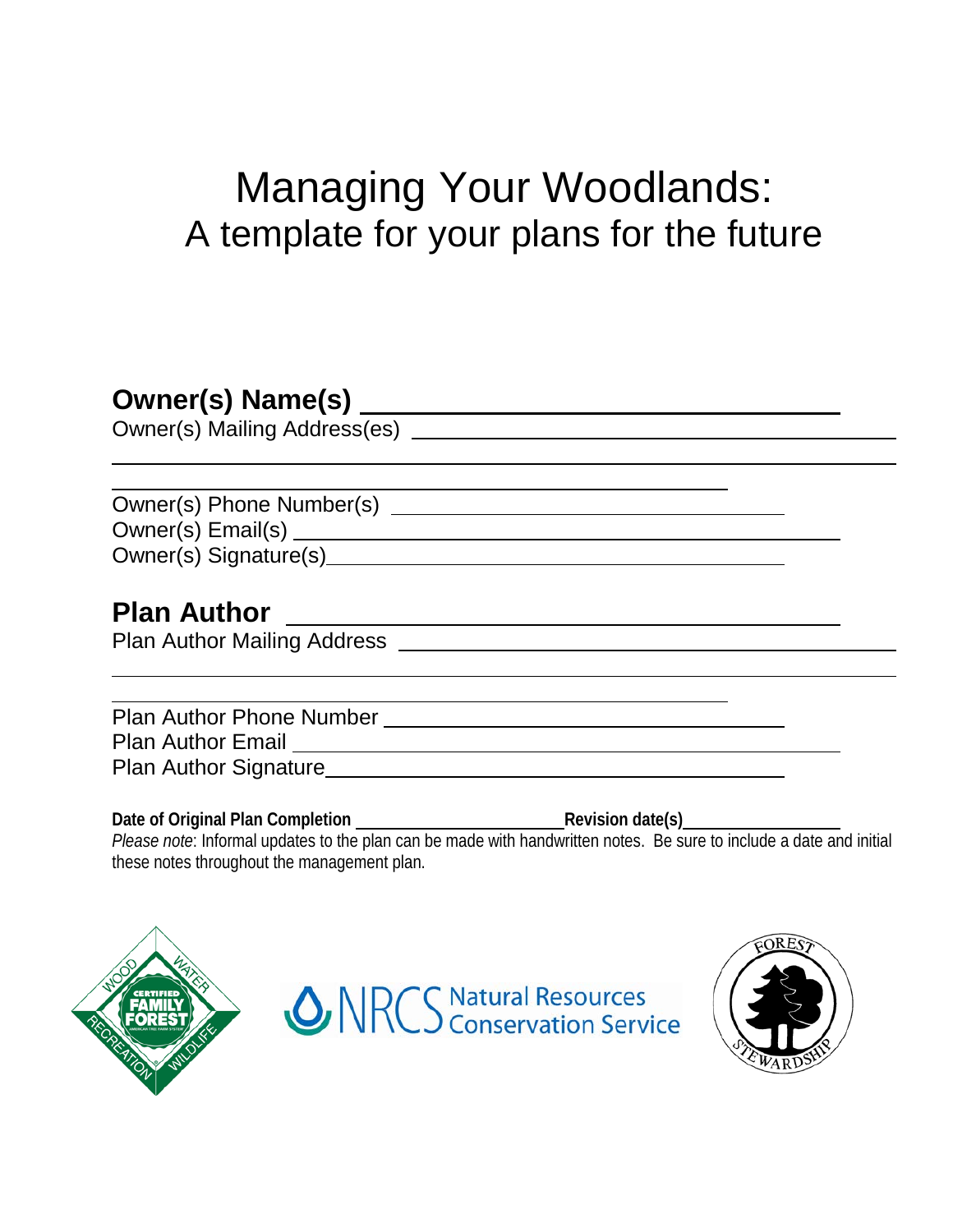#### **TABLE OF CONTENTS**

**This template should be used in association with the landowner and the forester guides which include detailed instructions on how to correctly complete the template to develop a management plan that will meet the requirements for the American Tree Farm System (ATFS), Natural Resources Conservation Service (NRCS) and the US Forest Service. Please refer to the guide when working with your forester or natural resource professional to develop your plan.** 

This template was developed by the US Forest Service, Natural Resources Conservation Service (NRCS), and the American Forest Foundation's American Tree Farm System (ATFS) using information from the following state joint Forest Stewardship, ATFS and NRCS templates:

- Mississippi Forest Stewardship Management Plan developed by the Mississippi Stewardship Forest, Mississippi Forestry Commission and the US Forest Service
- Missouri Common Forest Plan Format developed by the Missouri Department of Conservation and NRCS
- Montana Forest Stewardship Plan/Tree Farm Plan developed by the Montana Forest Stewardship Program, Montana Tree Farm Program, Montana State University Extension, Montana DNRC, US Forest Service and NRCS
- Oregon Forest Stewardship Plan Template develop by Oregon State University Forestry Extension Program

Thanks to the following reviewers: Tim Albritton, Dean Berry, Karen Bennett, Jill Butler, Dave Casey, Linda Casey, Jim Cathcart, Bill Chaney, Wade Conn, Dean Cumbia, Robert Etheridge, Jonas Feinstein, Carri Gaines, Nate Goodrich, Andy Henriksen, Joe Holmberg, Debra Huff, Gary Johnson, Bob Logar, Leah MacSwords, Naomi Marcus, Carol Nielsen, James Poole, Robert Radspinner, S.R. Raymond, George Rheinhardt, Steve Smith, Raymond Sowers, Rich Steensma, Pam Synder, Rob Wait, Doug Wallace, and Daniel Wand.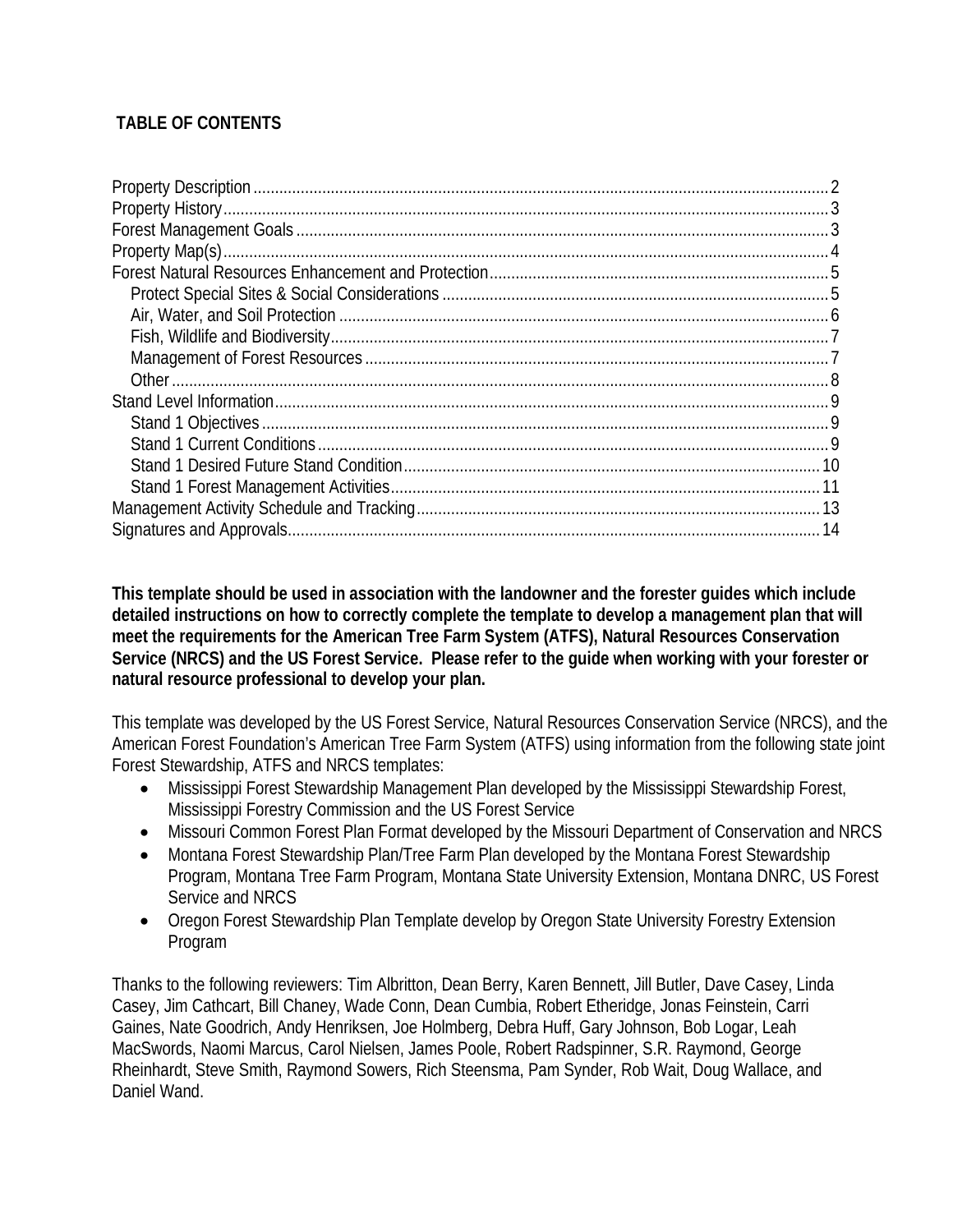# <span id="page-2-0"></span>**Property Description**

| GPS coordinates (optional) Subset of the Contract of the Contract of the Contract of the Contract of the Contract of the Contract of the Contract of the Contract of the Contract of the Contract of the Contract of the Contr                     |
|----------------------------------------------------------------------------------------------------------------------------------------------------------------------------------------------------------------------------------------------------|
|                                                                                                                                                                                                                                                    |
| Total acreage covered by this plan _______________                                                                                                                                                                                                 |
|                                                                                                                                                                                                                                                    |
| Do you reside on the property? $\Box$<br>Yes No                                                                                                                                                                                                    |
| Basic topography (estimate percent of total acreage that is)                                                                                                                                                                                       |
| Complex topography (many steep ravines and aspects) $\Box$                                                                                                                                                                                         |
| Simple topography (few ravines and changes of aspect)                                                                                                                                                                                              |
|                                                                                                                                                                                                                                                    |
| Steep Slope (> 21% grade) __________                                                                                                                                                                                                               |
| Excellent (80% accessible)<br>Good (at least 50%)<br>Road Conditions (check):                                                                                                                                                                      |
| Fair (at least 25%)<br>Poor (less than 10%)                                                                                                                                                                                                        |
| Estimated improved road length (bulldozed with graveled surface)<br>Estimated unimproved road length (bulldozed with but original soil/bedrock)<br>Which watershed is the property located in (include appropriate watershed unit for your state): |
|                                                                                                                                                                                                                                                    |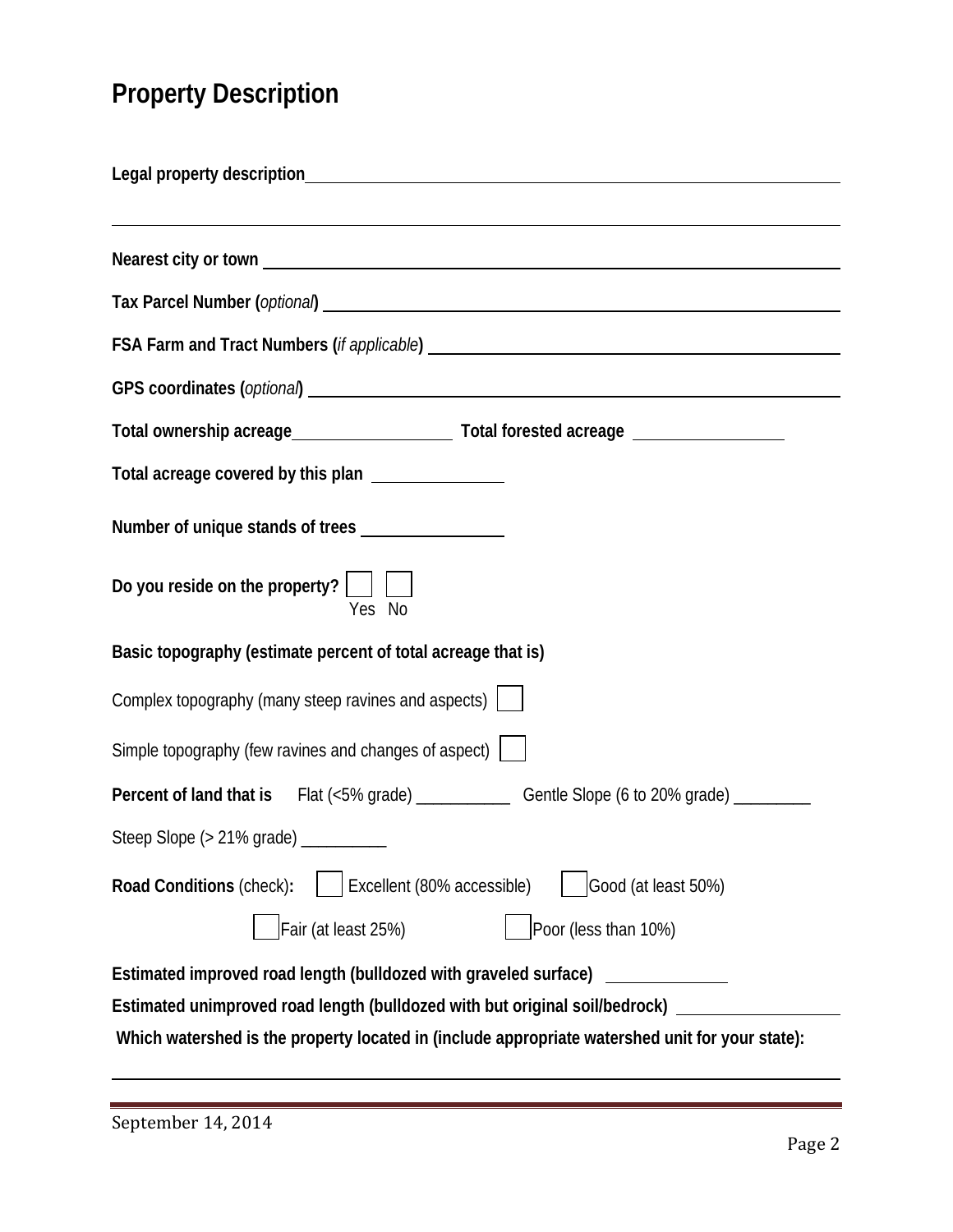<span id="page-3-1"></span><span id="page-3-0"></span>

| <b>Property History</b>        |
|--------------------------------|
|                                |
|                                |
|                                |
|                                |
|                                |
|                                |
|                                |
|                                |
|                                |
|                                |
|                                |
|                                |
|                                |
|                                |
|                                |
| <b>Forest Management Goals</b> |
|                                |
|                                |
|                                |
|                                |
|                                |
|                                |
|                                |
|                                |
|                                |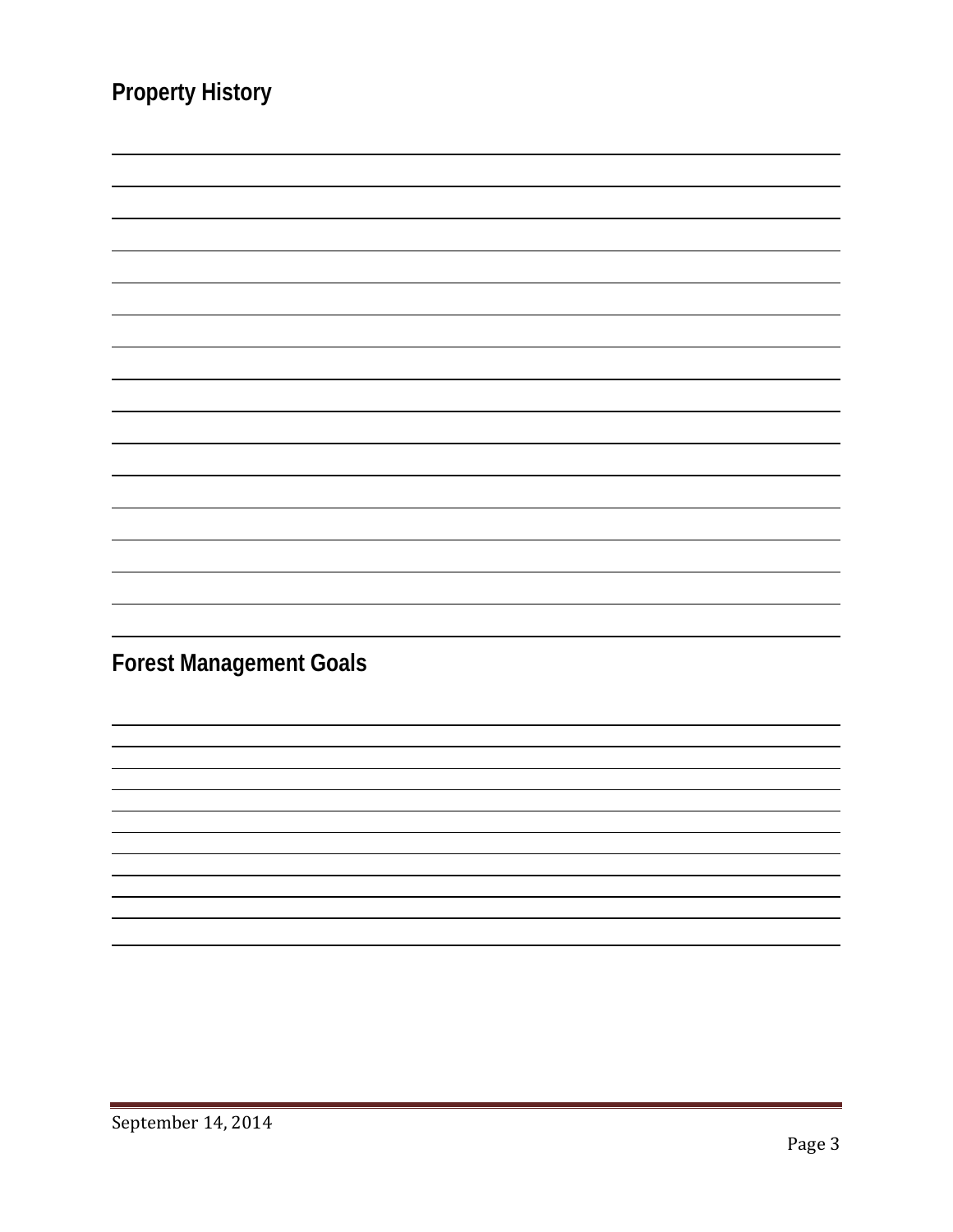<span id="page-4-0"></span>

**Attach property map(s) here.**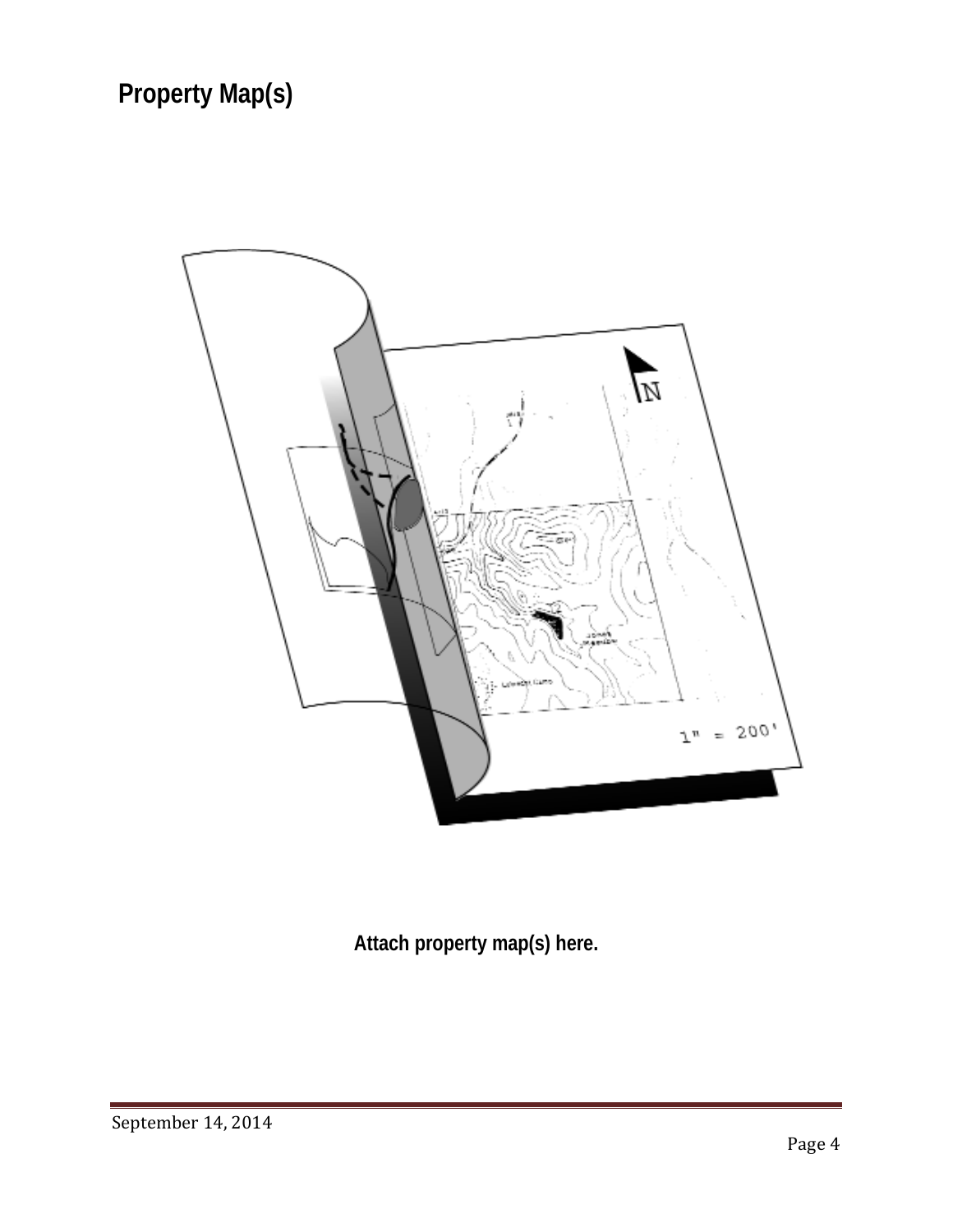## <span id="page-5-0"></span>**Forest Natural Resources Enhancement and Protection**

This section relates to the natural resource elements found **throughout the entire property**. Some of the treatments related to these resources may qualify for federal and state assistance programs. For this section, include appropriate activities and treatments in the Management Activity Schedule and Tracking table as well as on the map(s). Complete the Activity Schedule and draw and label the areas of management on the map if using this plan as part of an assistance program application. There is no need to repeat this information in the stand specific section.

For each resource element, consider:

- *1. What treatments/monitoring/protection are planned?*
- *2. When will you implement treatments (season, year), follow-up activities, etc?*
- *3. Where will the management take place: entire stand, part of a stand, acres?*
- *4. Do you have applicable permits, professional assistance, and applications for the assistance programs?*

#### <span id="page-5-1"></span>**Protect Special Sites & Social Considerations**

**Special sites**

**Adjacent stand or ownership concerns**

**Recreation**

September 14, 2014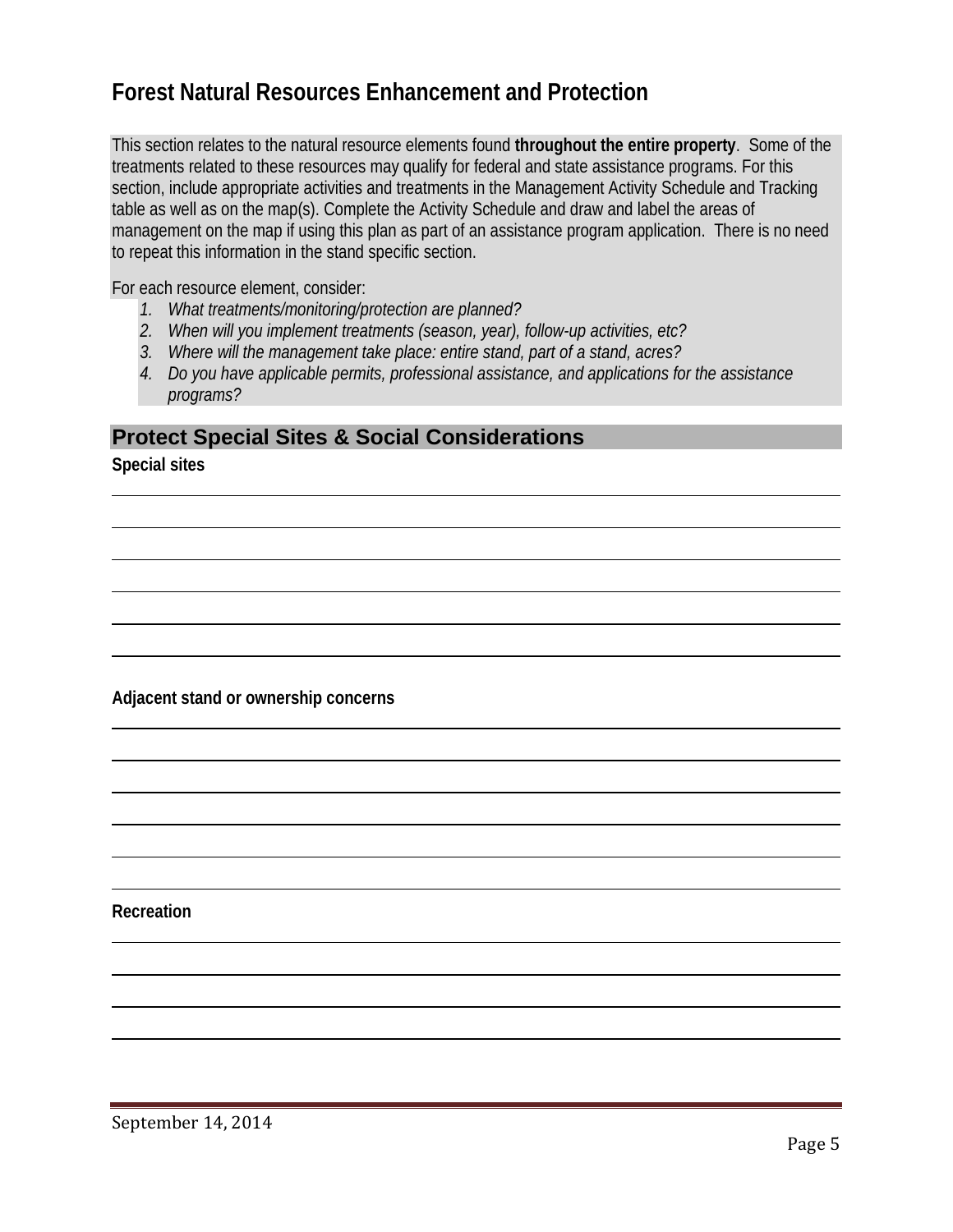### <span id="page-6-0"></span>**Air, Water, and Soil Protection**

*What goals do you have, or what steps will you take to conserve, protect and enhance your forest's air, water and soil resources?*

#### **Soil protection**

**Roads**

**Streams, wetlands, ponds, lakeshore** 

**Effects of Natural Disasters**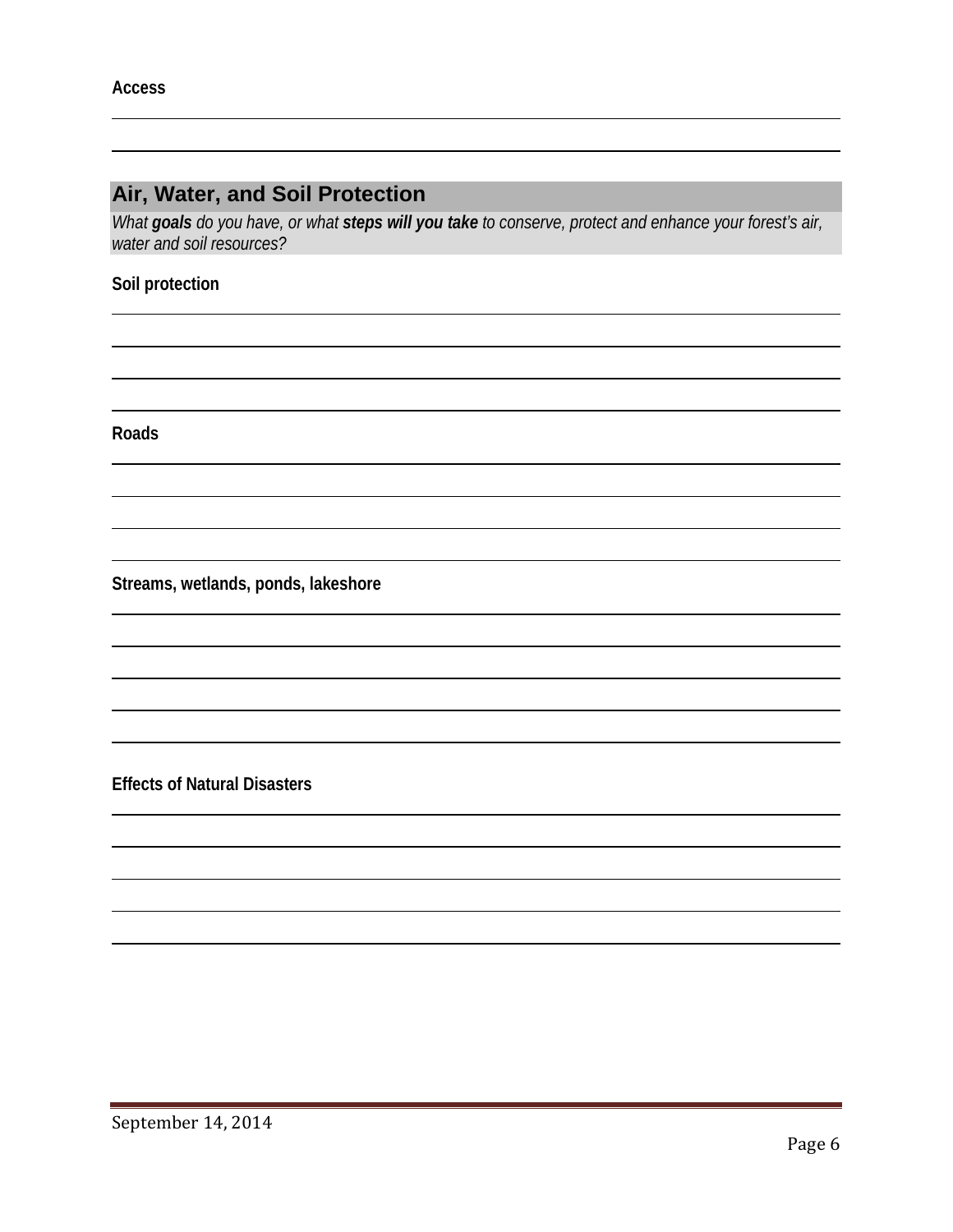*(optional)* **Carbon sequestration** 

### <span id="page-7-0"></span>**Fish, Wildlife and Biodiversity**

*Describe the resources on your property and the activities you are planning to accommodate your goals.* 

**Fish &Wildlife** 

**State and Federal threatened or endangered species - plants or animals**

#### <span id="page-7-1"></span>**Management of Forest Resources**

**Protection from Pests**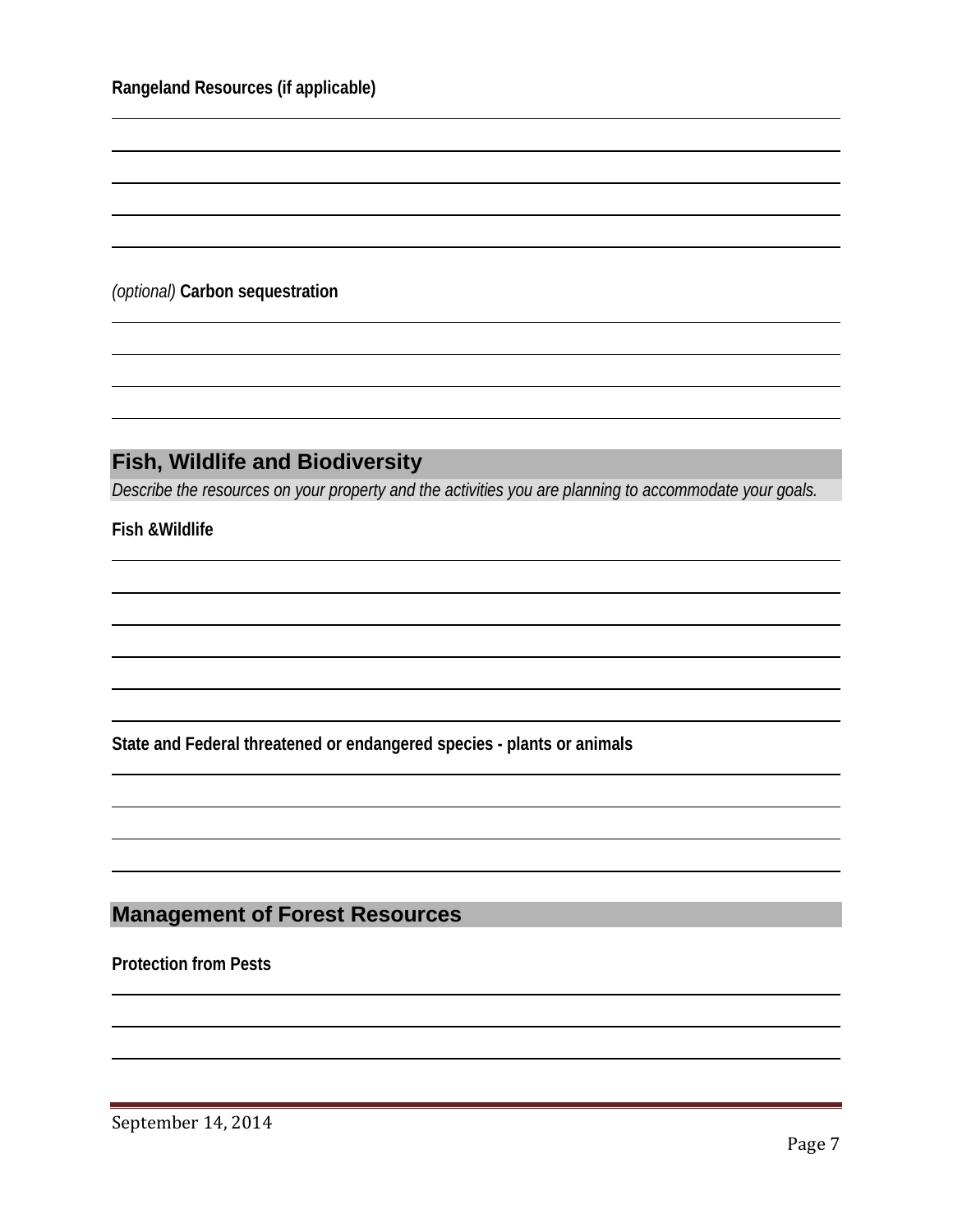**Reforestation and Afforestation**

*(optional)* **Prescribed Fire/Burns**

**Management Plan Implementation Constraints**

### <span id="page-8-0"></span>**Other**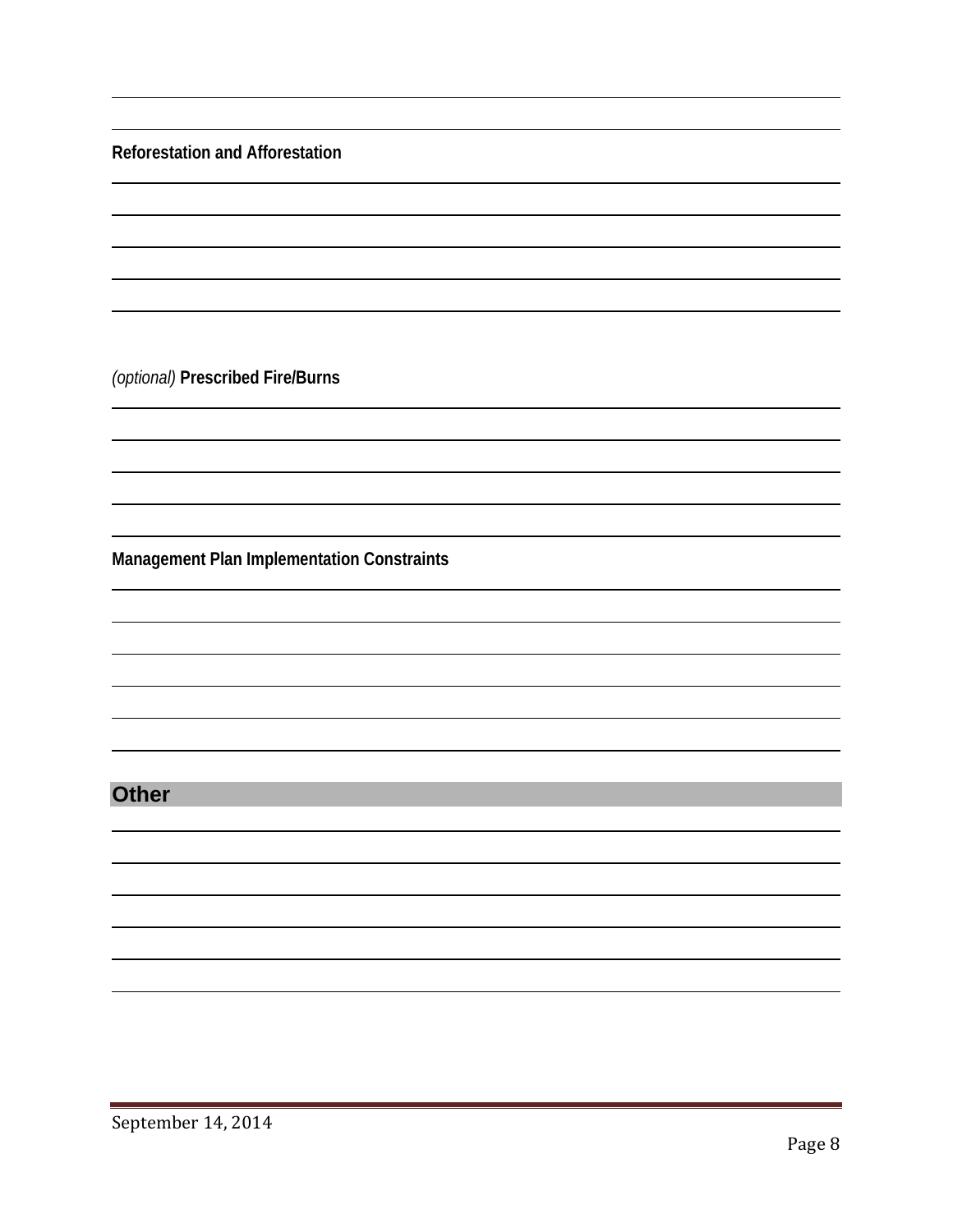# <span id="page-9-0"></span>**Stand Level Information**

<span id="page-9-2"></span><span id="page-9-1"></span>

| data can be included if desired.    | For each stand, write what your management objectives are and a brief description of the stand and its<br>current and desired future conditions as well as the management activities. Further detailed inventory/plot |
|-------------------------------------|-----------------------------------------------------------------------------------------------------------------------------------------------------------------------------------------------------------------------|
|                                     |                                                                                                                                                                                                                       |
| <b>Stand 1 Objectives</b>           |                                                                                                                                                                                                                       |
|                                     |                                                                                                                                                                                                                       |
|                                     |                                                                                                                                                                                                                       |
|                                     |                                                                                                                                                                                                                       |
|                                     |                                                                                                                                                                                                                       |
|                                     |                                                                                                                                                                                                                       |
|                                     |                                                                                                                                                                                                                       |
|                                     |                                                                                                                                                                                                                       |
| <b>Stand 1 Current Conditions</b>   |                                                                                                                                                                                                                       |
| <b>General description</b>          |                                                                                                                                                                                                                       |
|                                     |                                                                                                                                                                                                                       |
|                                     |                                                                                                                                                                                                                       |
|                                     |                                                                                                                                                                                                                       |
|                                     |                                                                                                                                                                                                                       |
|                                     |                                                                                                                                                                                                                       |
|                                     |                                                                                                                                                                                                                       |
|                                     |                                                                                                                                                                                                                       |
|                                     |                                                                                                                                                                                                                       |
|                                     |                                                                                                                                                                                                                       |
|                                     |                                                                                                                                                                                                                       |
| Current forest type and current age |                                                                                                                                                                                                                       |
|                                     |                                                                                                                                                                                                                       |
| <b>Forest Type</b>                  | Age                                                                                                                                                                                                                   |
|                                     |                                                                                                                                                                                                                       |
|                                     |                                                                                                                                                                                                                       |

<u> 1980 - Johann Barnett, fransk kongresu</u>

 $\overline{\phantom{0}}$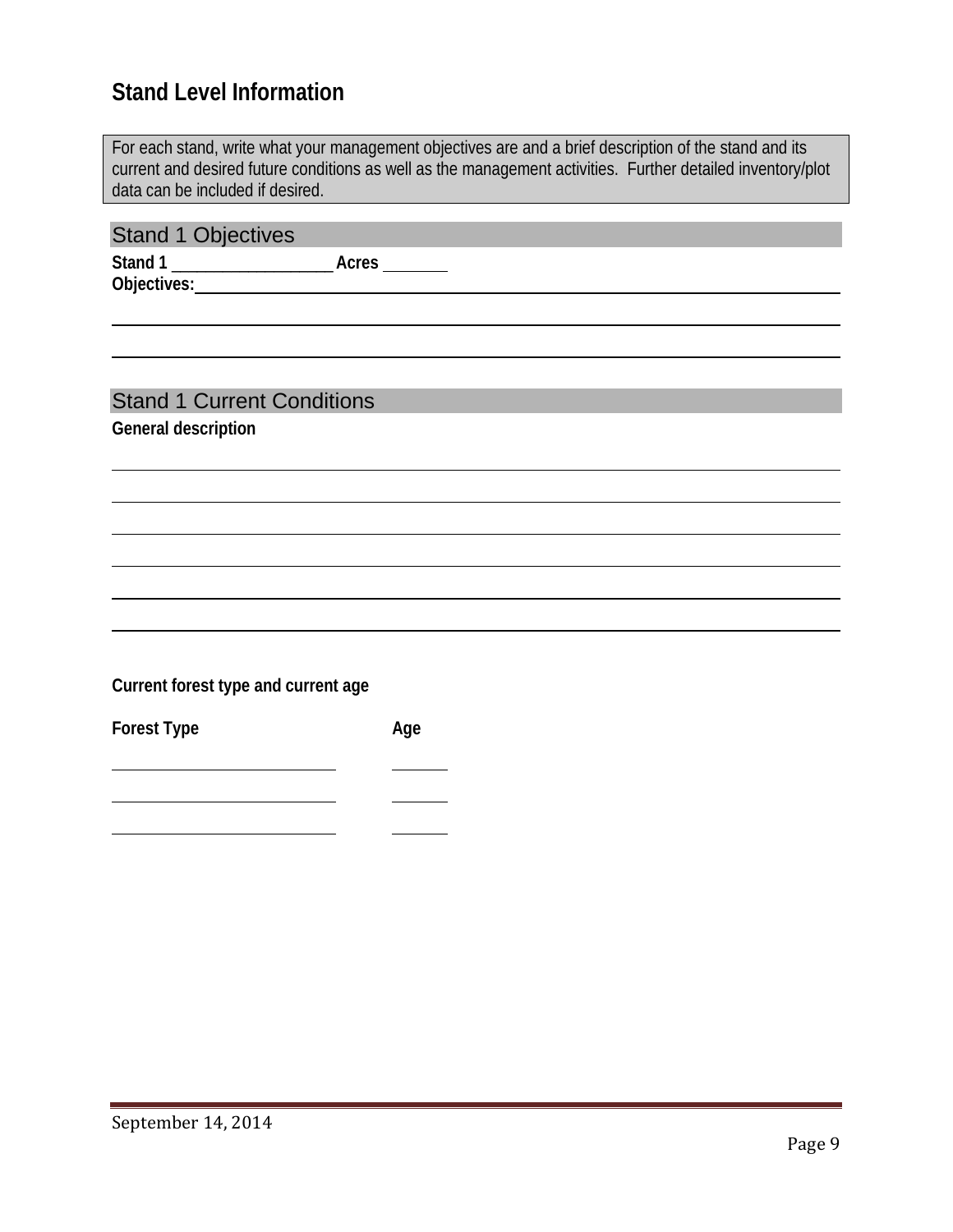<span id="page-10-0"></span>

|                           |                                               | Bird's-eye view of current stand condition (check one)       |                                                                                          |
|---------------------------|-----------------------------------------------|--------------------------------------------------------------|------------------------------------------------------------------------------------------|
| Wild                      | Evenly                                        | Evenly spaced                                                | Variable density                                                                         |
| stand                     | spaced                                        | with openings                                                | spaced with openings                                                                     |
|                           |                                               |                                                              |                                                                                          |
|                           |                                               |                                                              |                                                                                          |
|                           |                                               |                                                              |                                                                                          |
|                           |                                               |                                                              |                                                                                          |
|                           |                                               |                                                              |                                                                                          |
|                           |                                               |                                                              | Current spacing (in feet) Large (>9"DBH) (ft) Pole (5-8"DBH) (ft) Seedling (<5"DBH) (ft) |
|                           |                                               |                                                              |                                                                                          |
| <b>Current structure:</b> |                                               |                                                              |                                                                                          |
|                           |                                               |                                                              |                                                                                          |
|                           |                                               |                                                              |                                                                                          |
| 110000<br>Even aged       | Two aged                                      | <b>Unevenaged</b>                                            |                                                                                          |
|                           |                                               | One canopy layer □ Two canopy layer □ Multi-layer/Unevenaged |                                                                                          |
|                           | <b>Stand 1 Desired Future Stand Condition</b> |                                                              |                                                                                          |
|                           | Desired forest type and expected longevity    |                                                              |                                                                                          |
|                           |                                               |                                                              |                                                                                          |
| <b>Forest Type</b>        |                                               | Age                                                          |                                                                                          |
|                           |                                               |                                                              |                                                                                          |
|                           |                                               |                                                              |                                                                                          |
|                           |                                               |                                                              |                                                                                          |
|                           |                                               |                                                              |                                                                                          |
|                           |                                               |                                                              |                                                                                          |
|                           |                                               |                                                              |                                                                                          |
|                           |                                               |                                                              |                                                                                          |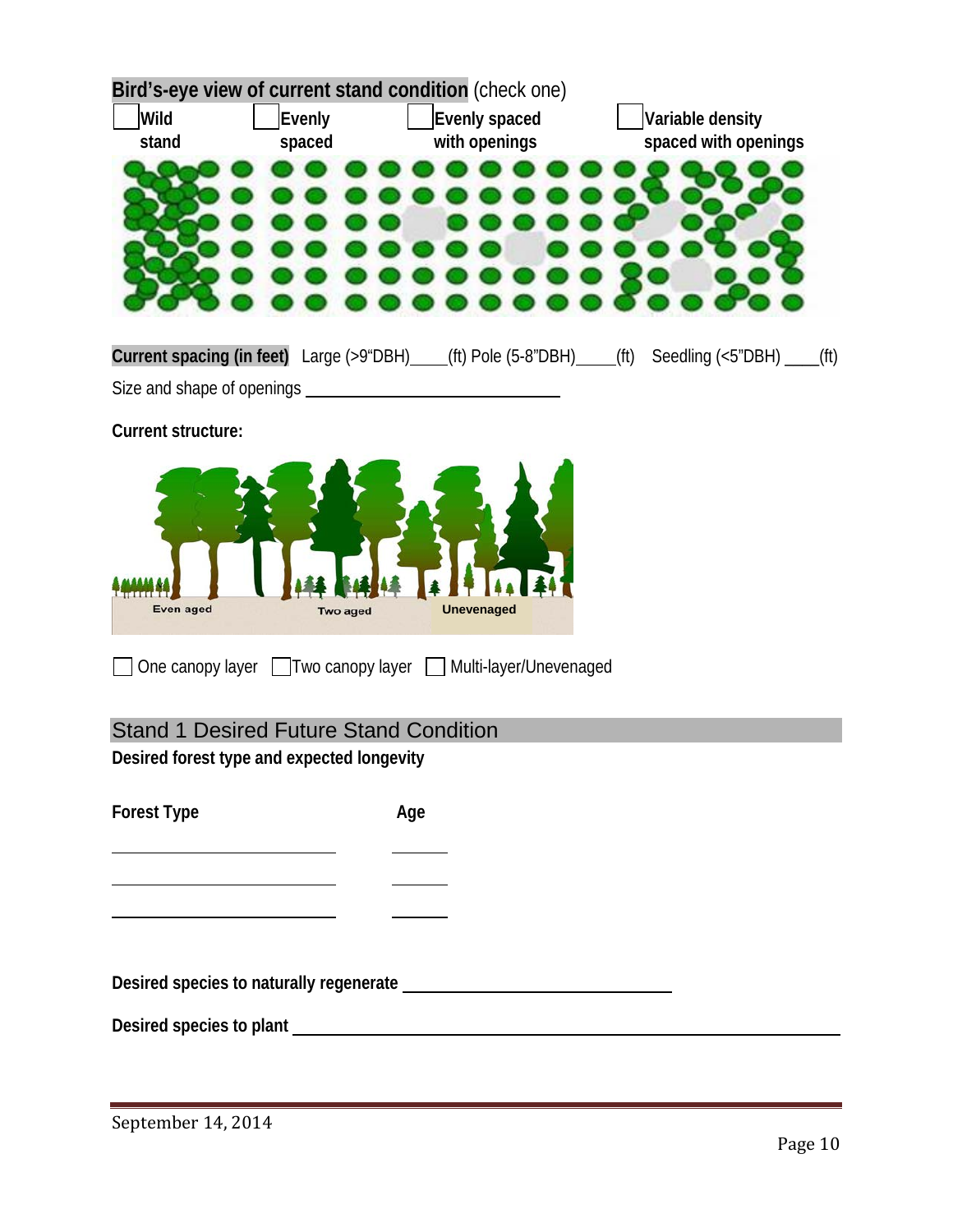|                                 |          | Bird's-eye view of desired future stand condition (check one) |                                                                                          |
|---------------------------------|----------|---------------------------------------------------------------|------------------------------------------------------------------------------------------|
| Wild                            | Evenly   | Evenly spaced                                                 | Variable density                                                                         |
| stand                           | spaced   | with openings                                                 | spaced with openings                                                                     |
|                                 |          |                                                               |                                                                                          |
|                                 |          |                                                               | Desired spacing (in feet) Large (>9"DBH) (ft) Pole (5-8"DBH) (ft) Seedling (<5"DBH) (ft) |
|                                 |          |                                                               |                                                                                          |
| Desired structure:<br>Even aged | Two aged | <b>Unevenaged</b>                                             |                                                                                          |
|                                 |          | One canopy layer □ Two canopy layer □ Multi-layer/Unevenaged  |                                                                                          |
|                                 |          |                                                               |                                                                                          |
|                                 |          |                                                               |                                                                                          |
|                                 |          |                                                               |                                                                                          |

## <span id="page-11-0"></span>Stand 1 Forest Management Activities

*If a subset of the stand is being treated, the general area can either be described or identify the impacted areas on your map*

#### **Forest Health Management**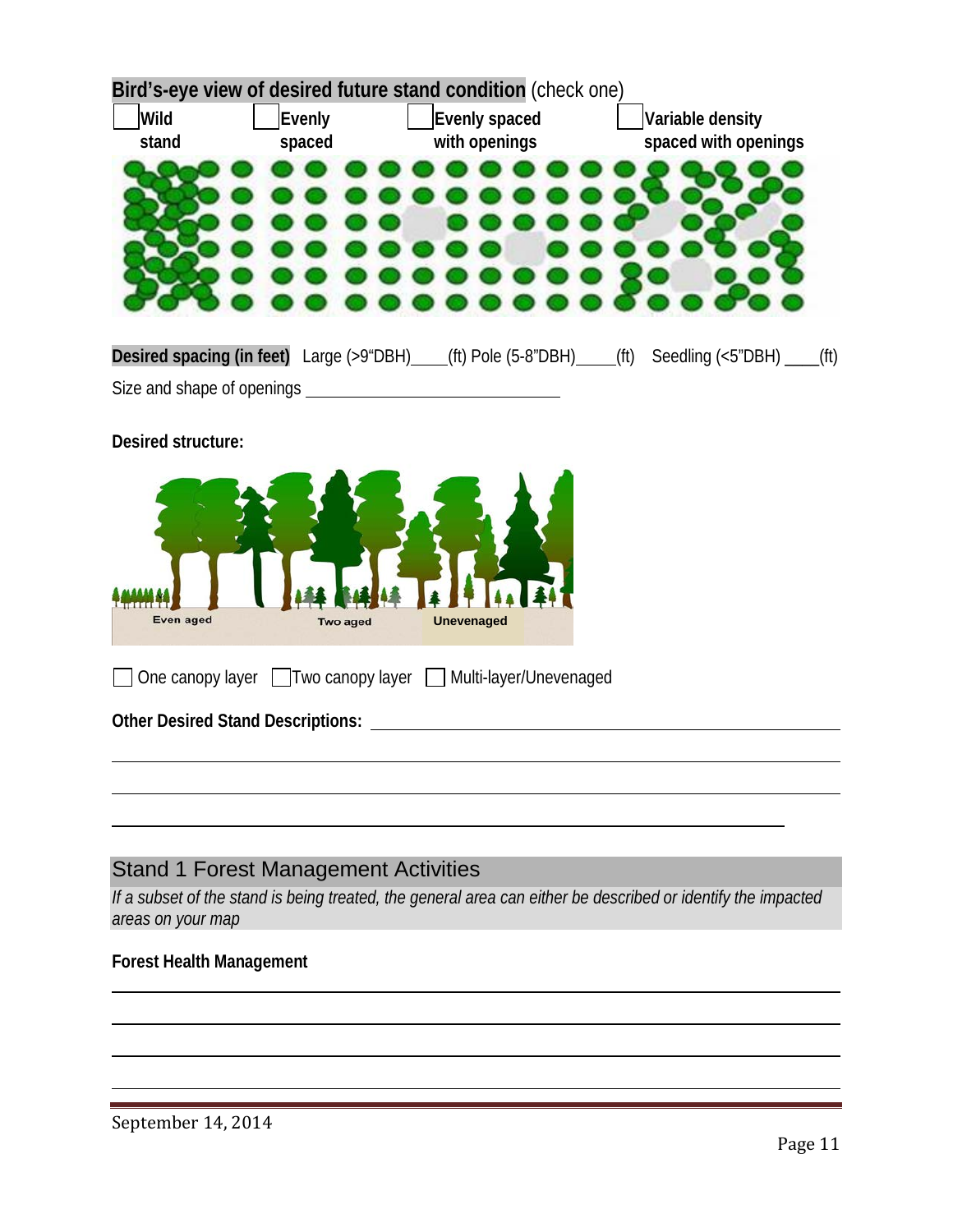|  | <b>Harvesting</b> |  |  |
|--|-------------------|--|--|
|  |                   |  |  |

**Slash management** 

**Post harvest activities**

**Permits**

**Best Management Practices** 

**Monitoring** 

**Add more pages as needed for each additional stand of trees.**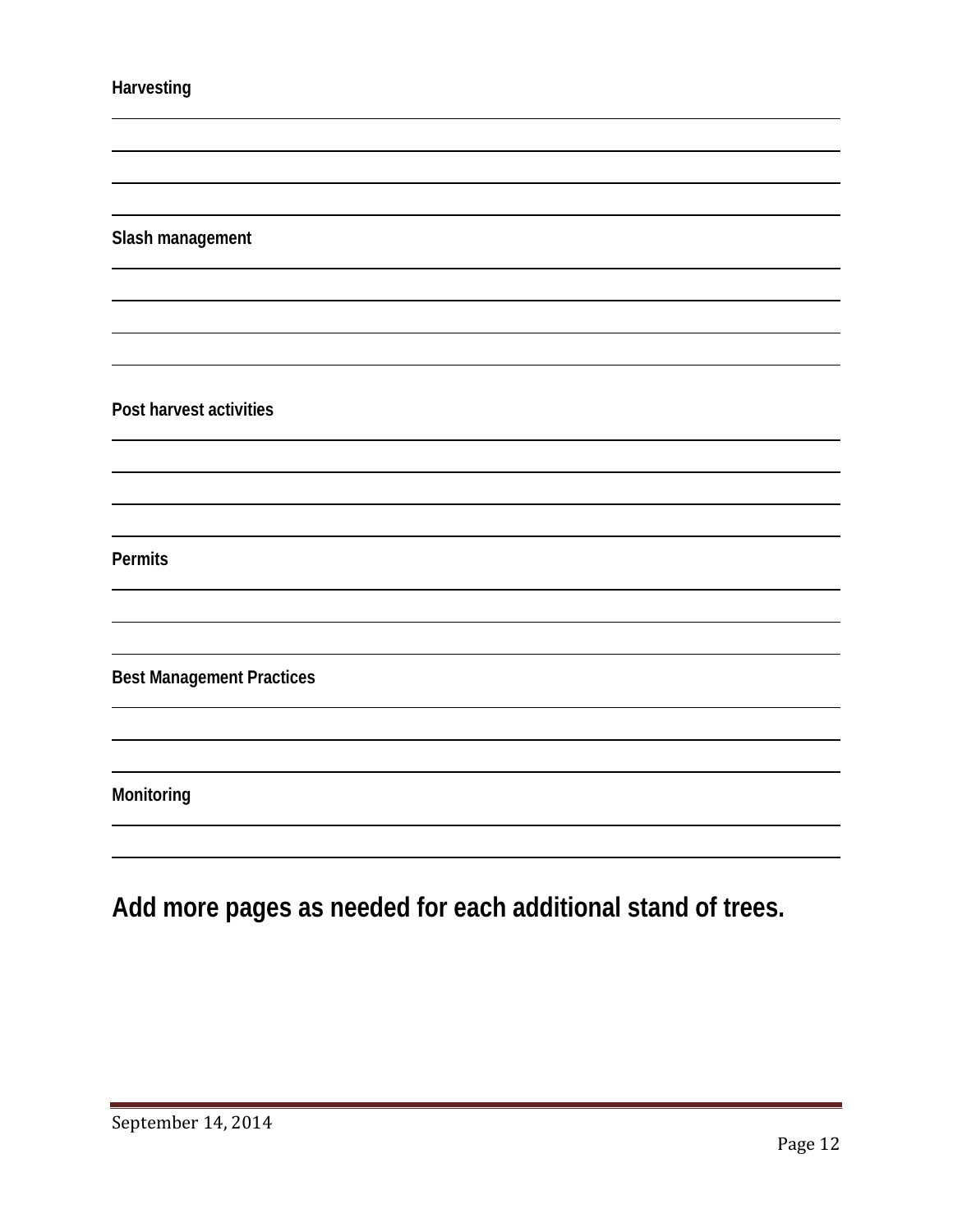# <span id="page-13-0"></span>**Management Activity Schedule and Tracking**

| Stand | Unit<br>(Acres/ | <b>NRCS</b>         | Treatment Activity<br>Short Description  | <b>Dates</b> |           | Assistance<br>Program (s)<br>Used? |      | <b>Net Cash Flow</b><br>(optional) |
|-------|-----------------|---------------------|------------------------------------------|--------------|-----------|------------------------------------|------|------------------------------------|
|       | Feet, etc)      | Practice<br>$Code*$ | (or reference to<br>description in Plan) | Planned      | Completed |                                    | Cost | Income                             |
|       |                 |                     |                                          |              |           |                                    |      |                                    |
|       |                 |                     |                                          |              |           |                                    |      |                                    |
|       |                 |                     |                                          |              |           |                                    |      |                                    |
|       |                 |                     |                                          |              |           |                                    |      |                                    |
|       |                 |                     |                                          |              |           |                                    |      |                                    |
|       |                 |                     |                                          |              |           |                                    |      |                                    |
|       |                 |                     |                                          |              |           |                                    |      |                                    |
|       |                 |                     |                                          |              |           |                                    |      |                                    |
|       |                 |                     |                                          |              |           |                                    |      |                                    |
|       |                 |                     |                                          |              |           |                                    |      |                                    |
|       |                 |                     |                                          |              |           |                                    |      |                                    |
|       |                 |                     |                                          |              |           |                                    |      |                                    |
|       |                 |                     |                                          |              |           |                                    |      |                                    |
|       |                 |                     |                                          |              |           |                                    |      |                                    |
|       |                 |                     |                                          |              |           |                                    |      |                                    |
|       |                 |                     |                                          |              |           |                                    |      |                                    |
|       |                 |                     |                                          |              |           |                                    |      |                                    |
|       |                 |                     |                                          |              |           |                                    |      |                                    |
|       |                 |                     |                                          |              |           |                                    |      |                                    |
|       |                 |                     |                                          |              |           |                                    |      |                                    |
|       |                 |                     |                                          |              |           |                                    |      |                                    |
|       |                 |                     |                                          |              |           |                                    |      |                                    |
|       |                 |                     |                                          |              |           |                                    |      |                                    |
|       |                 |                     |                                          |              |           |                                    |      |                                    |
|       |                 |                     |                                          |              |           |                                    |      |                                    |

**Add more pages as needed.** *\*NRCS Practice Code needed if practice will be submitted for a NRCS assistance program, otherwise leave blank.*